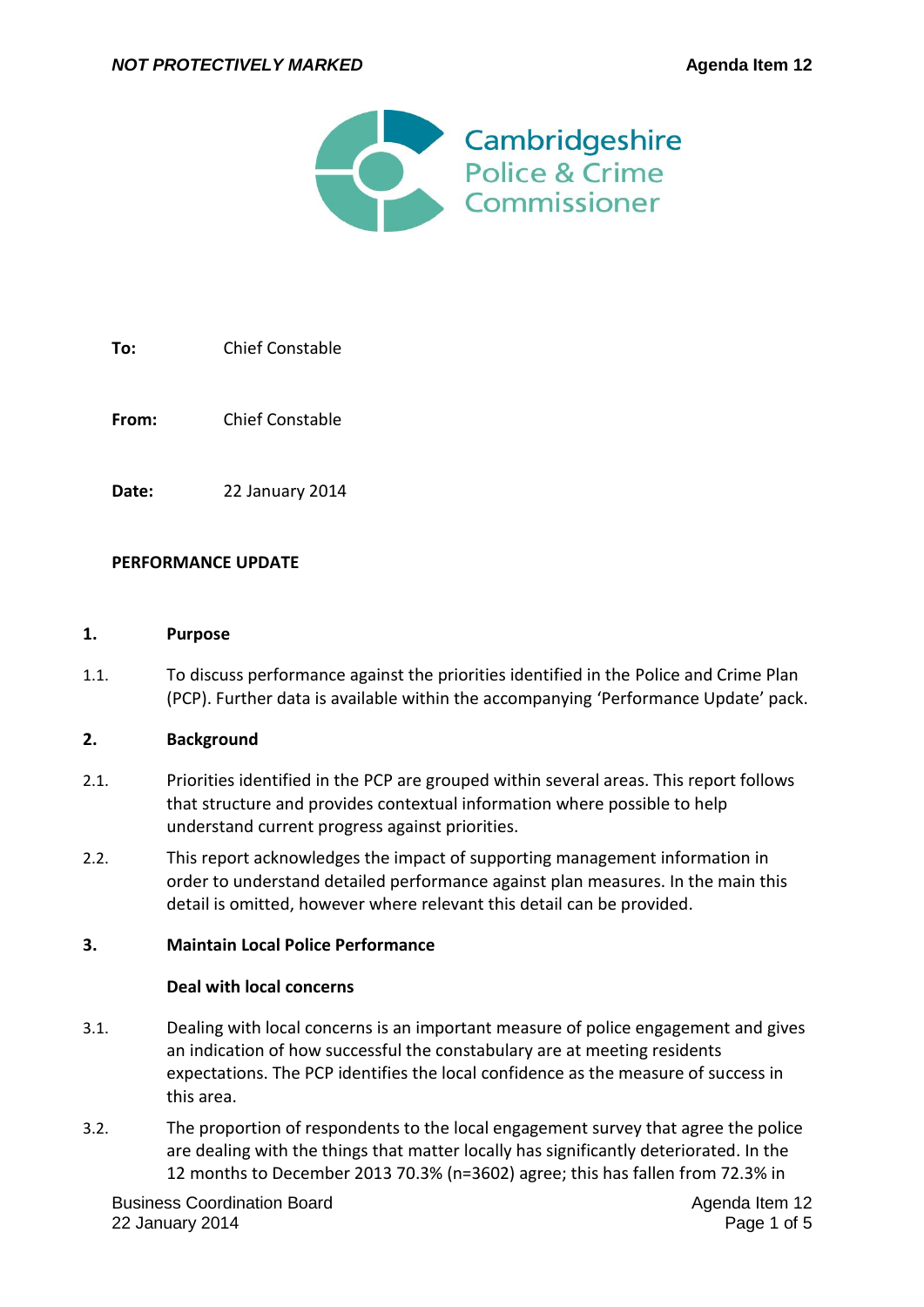the baseline period. This deterioration is evident in all areas apart from Huntingdonshire where confidence has improved from 72.3% to 77.7% (n=622).

- 3.3. Performance is significantly worse than peers.
- 3.4. Recent analysis presented to Force Performance Board (FPB) in December identified two main themes from survey respondents comments;
	- Community engagement / Visibility
	- Local issues affecting daily life
- 3.5. These themes support research conducted by the NPIA and previous corporate analysis. Following FPB in December this analysis has been used distributed to local command teams along with district specific analysis of local priorities. Cognisant of these two pieces of analysis and the good practise in Huntingdonshire each district will now draw up a local plan to improve confidence rates. This will be tracked by FPB in February.

### *Satisfaction with service delivery*

- 3.6. Victims of crime are routinely surveyed in an attempt to understand (and improve) the quality of service given by the constabulary. Current data shows an improvement against the baseline period from 85.4% to 88.4% (n=1761).
- 3.7. Data to September confirms service delivery in Cambridgeshire to be better than peers. Further improvements in recent months are likely to consolidate this position.

### *Increase the number of Special Constables*

- 3.8. The number of active Special Constables remains below the target at 283. In addition the number of hours worked has fallen further.
- 3.9. It is anticipated that the appointment of a new Head of Special Constabulary will result in improvements to both of these indicators following their arrival in post.

### *4. Continue to Tackle Crime and Disorder*

### *Reduce the level of recorded crime*

- 4.1. The long term indicators of crime reduction for both Total recorded crime and Victim based crime continue to reflect a significant improvement compared to the baseline period (reductions of 6.9% and 5.3% respectively). The crime rate per 1000 population remains comparable to peers for both measures.
- 4.2. On a monthly basis although the number of offences has been below the same period last year for more than two years, this was not the case in December. There were 4.7% more offences in Dec 2013 than Dec 2012).
- 4.3. However, closer scrutiny of the data shows that the number of offences recorded in December 2012 was much lower than usual (an outlier) this was likely to be the result of a combination of effects including much colder weather. As a result this comparison is potentially misleading.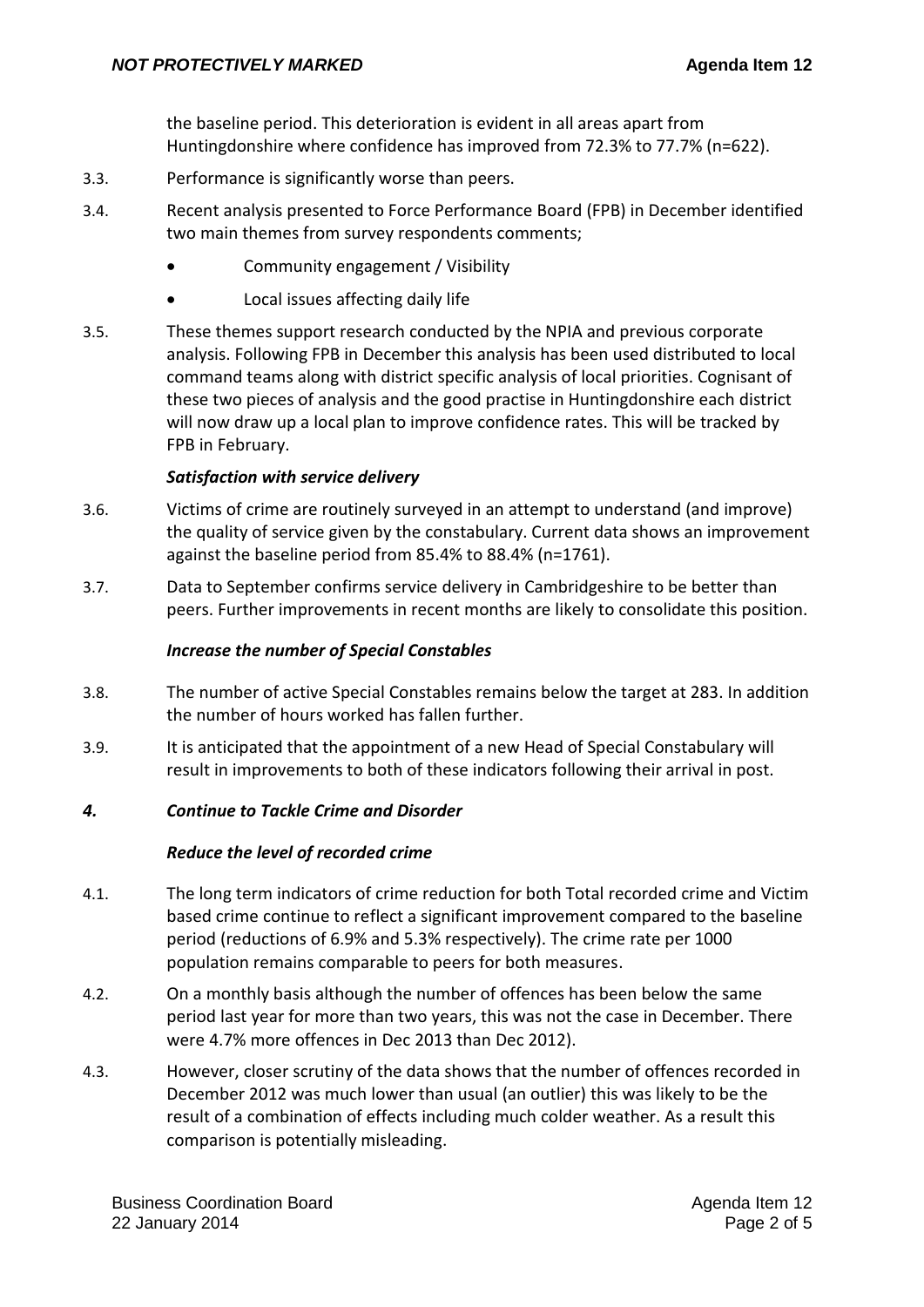- 4.4. Although it is recognised that the crime reduction trend will not continue indefinitely, in isolation this is not necessarily a good signal of the reversal of this trend. Crime figures for January are projected to be below January 2013.
- 4.5. The Constabulary continue to scrutinise crime recording processes to give assurance of data quality standards. The Crime Data Integrity group meet monthly and report results of audit work to FPB monthly.

### *Reduce the Perception of High ASB*

- 4.6. The proportion of respondents that perceive a high level of Anti Social Behaviour remains stable at 0.9% (n=3602).
- 4.7. Total ASB incident levels have fallen compared to the baseline. Following the increase reported last quarter (28,173 for the 12 months to Sept) there has been a reduction to 27,243.

### *Improve the Detection Rate*

4.8. The detection rate remains comparable to peers, however although the rate in two of the last three months has been above the baseline, the total detection rate (inc RJ) remains below the baseline period by 0.7 pts.

### *Improve the Management of Dwelling Burglary*

- 4.9. Three measures are identified as indicators of successful management of dwelling burglary;
- Recorded Crime Rate
- Detection Rate
- Satisfaction Rate
- 4.10. Two of the three measures have significantly improved. The satisfaction rate of victims identifies that service delivery in this area is better than peers and improved compared to the baseline.
- 4.11. While the strategic indicator shows a significant reduction in Burglaries there has been an increase in recent months. In each of the last three months more offences were recorded than the same period last year. Despite the longer term reductions, this measure remains worse than peers.
- 4.12. This increase is not seen in all command areas, it is more prevalent in Cambridge City and South Cambridgeshire. Both areas have prioritised reducing burglary levels through daily tasking processes.
- 4.13. The detection rate for these offences remains worse than the baseline period, however performance has improved since last quarter (from 16.0 for the 12 months to Sept to 19.2% to December). The detection rate remains comparable to peer group.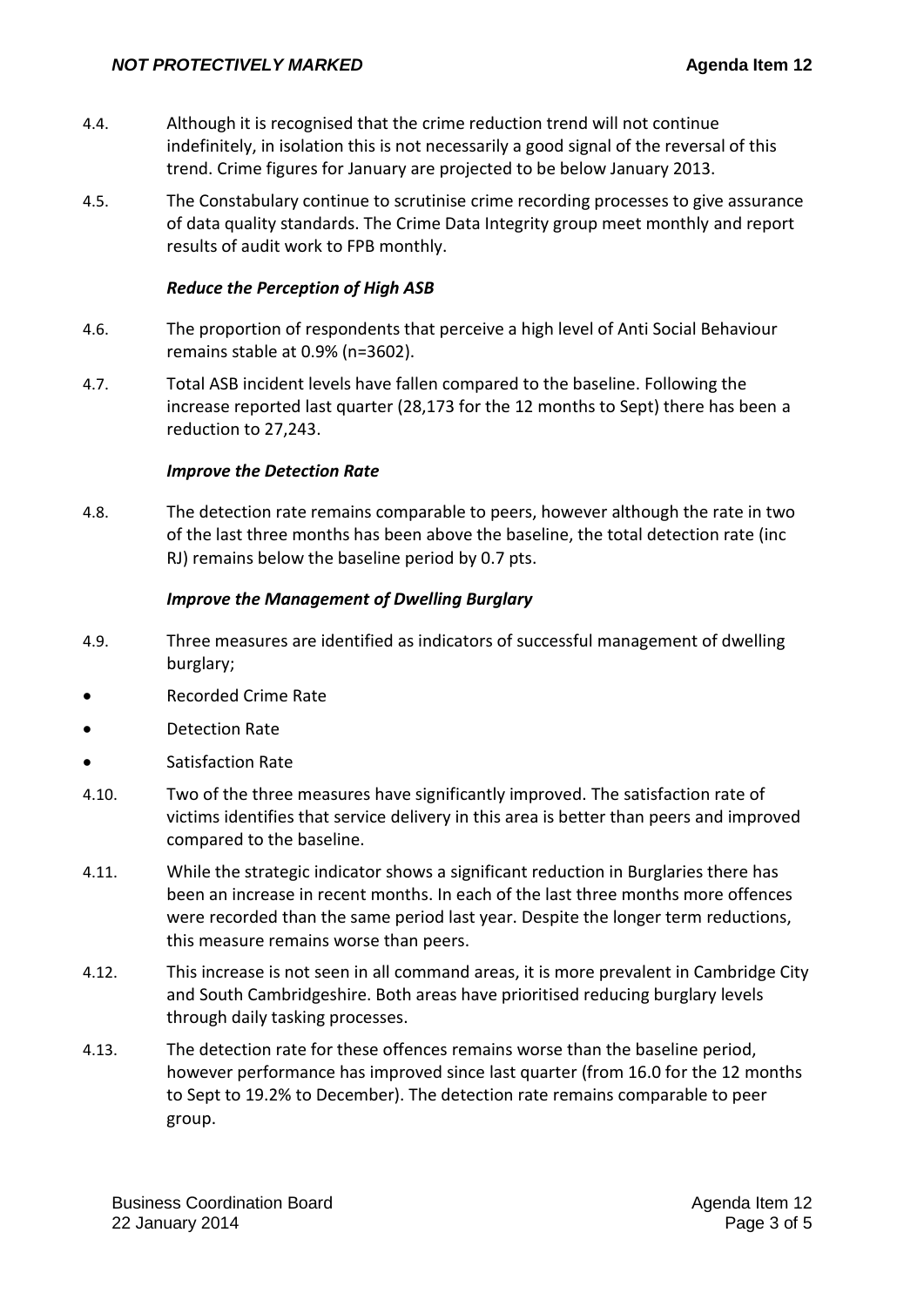4.14. The strategic burglary group continue to meet quarterly in order to implement a series of actions designed to improve performance in this area and report to the FPB.

### *Asset Recovery*

4.15. The PCP identifies a strategic requirement to increase the volume and value of assets removed from criminals. Data showing the total value of assets removed shows a significant improvement, from a baseline figure of £1,502.063 to £2,209,901 up to the end of December. Acknowledging the long lead times associated with proceeds of crime act (POCA) work, this represents continued progress towards achieving the objective.

### *Organised Crime Groups*

- 4.16. Two measures are identified to assess OCG performance. The total 'harm' caused by OCGs is measured and represented numerically using a national framework. The strategic intent of the constabulary is to reduce this value within the year.
- 4.17. The first measure is an aggregate of individual harm scores for all known OCGs currently operating in Cambridgeshire. The measure specifically recognises that effective management of OCGs is likely to identify new groups within the year and as a result the total harm score may not necessarily reduce. As previously unknown groups are recognised the value may increase.
- 4.18. Current figures show a significant reduction in the harm caused by OCGs operating withing Cambridgeshire (1630 to 1374).
- 4.19. The second measure is an indicator of efforts to disrupt and reduce the harm caused by the groups identified at the start of the plan. This 'cohort' will remain the same and therefore a reduction in harm caused by these groups is expected. The total harm caused by the original cohort has been reduced significantly (from 1630 to 793).

# *Perception of Drug Misuse*

4.20. The perception of Drug Misuse remains low and continues to improve. Compared to the baseline, an improvement of 4.1pts is seen for the period to December 2013.

# *5. Keeping People Safe*

# *Improve the ratio of domestic violence incidents to prosecutions / Detection rate for Domestic abuse crime*

- 5.1. Both of the above indicators have marginally deteriorated compared to the baseline figures. However, it is recognised that this high risk area is one that requires constant focus.
- 5.2. The HMIC inspection of DA in December has identified a range of areas for improvement. This feedback has been incorporated into an action plan and changes will be discussed and implemented as necessary.